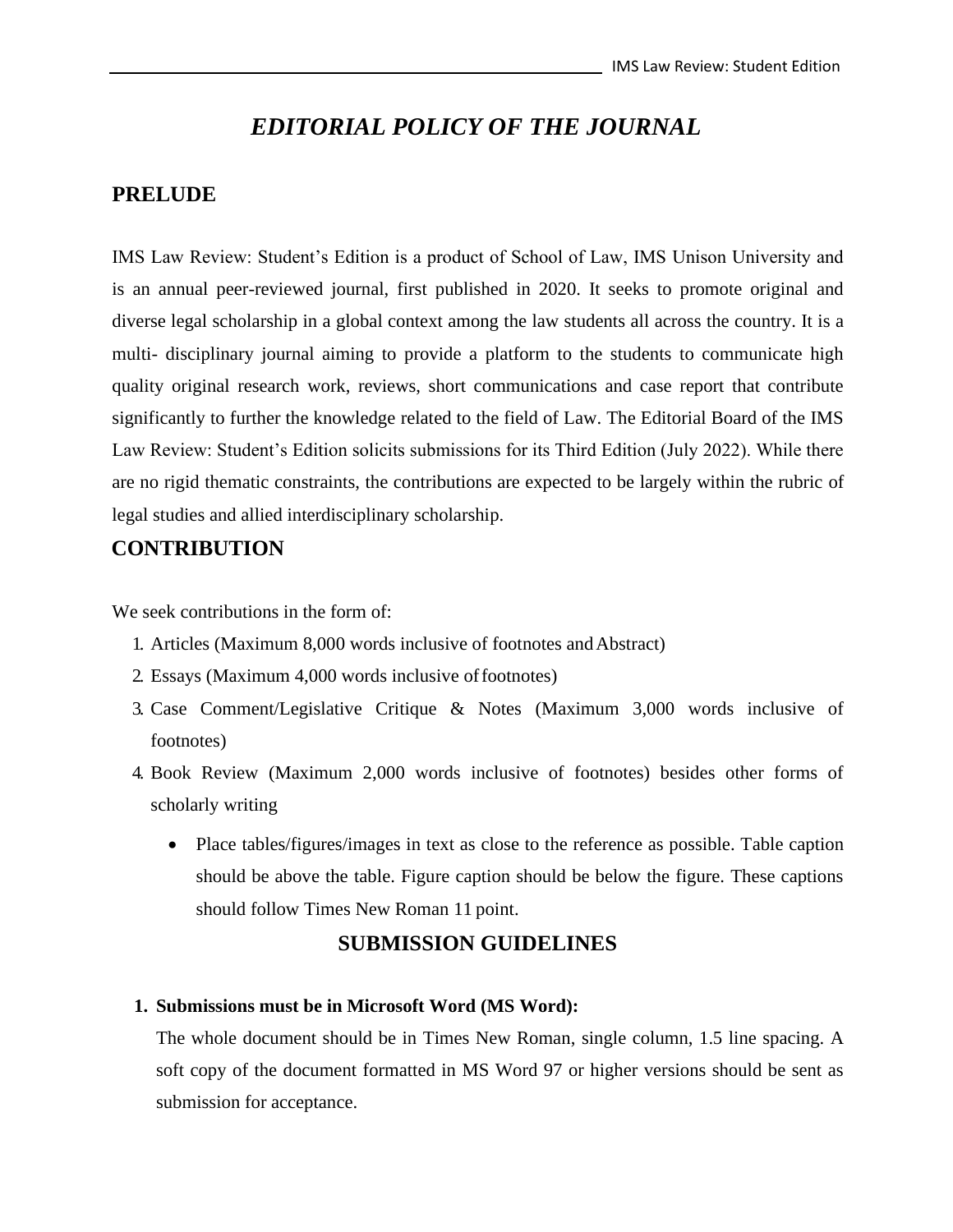#### **2. Main Text:**

*Title* of the paper should be bold 16 point, and all paragraph headings should be Bold, 12point.

#### **3. Cover Letter:**

*First page*: It should include (i) Title of the Paper; (ii) Name of the Author/s; Co-authored papers should give full details about all the authors; Maximum two author permitted (iii) Designation; (iv) Institutional affiliation; (v) Correspondence address. In case of coauthored papers **First author will be considered for all communication purposes.**

*Second page:* Abstract with Key words (not exceeding 300 words).

#### **4. The following pages should contain the text of the paper including:**

Introduction, Subject Matter, Conclusion, Suggestions & References. Name (s) of author(s) should not appear on this page to facilitate blind review.

#### **5. Plagiarism Disclaimer:**

Article should contain a disclaimer to the effect that the submitted paper is original and is not been published or under consideration for publication elsewhere. (Annexure I) The signed document must be e- mailed/ posted to The Editor along with manuscript.

#### **6. Citations:**

All citations shall be placed in footnotes and shall be in accordance with format specified **(Annexure II)**. The potential contributors are encouraged to adhere to the Appendix for citation style.

#### **7. Peer Review:**

All submissions will go through an initial round of review by the editorial board and the selected papers will subsequently be sent for peer-review before finalization for publication.

All Correspondence/manuscripts should be addressed to:

**The Editor – IMS Law Review: Student's Edition School of Law, IMS Unison University, Makkawala Greens, Mussoorie Diversion Road, Dehradun, Uttarakhand– 248009, (India). Phone: +91-135-7155000 E-mail: imslrw@iuu.ac**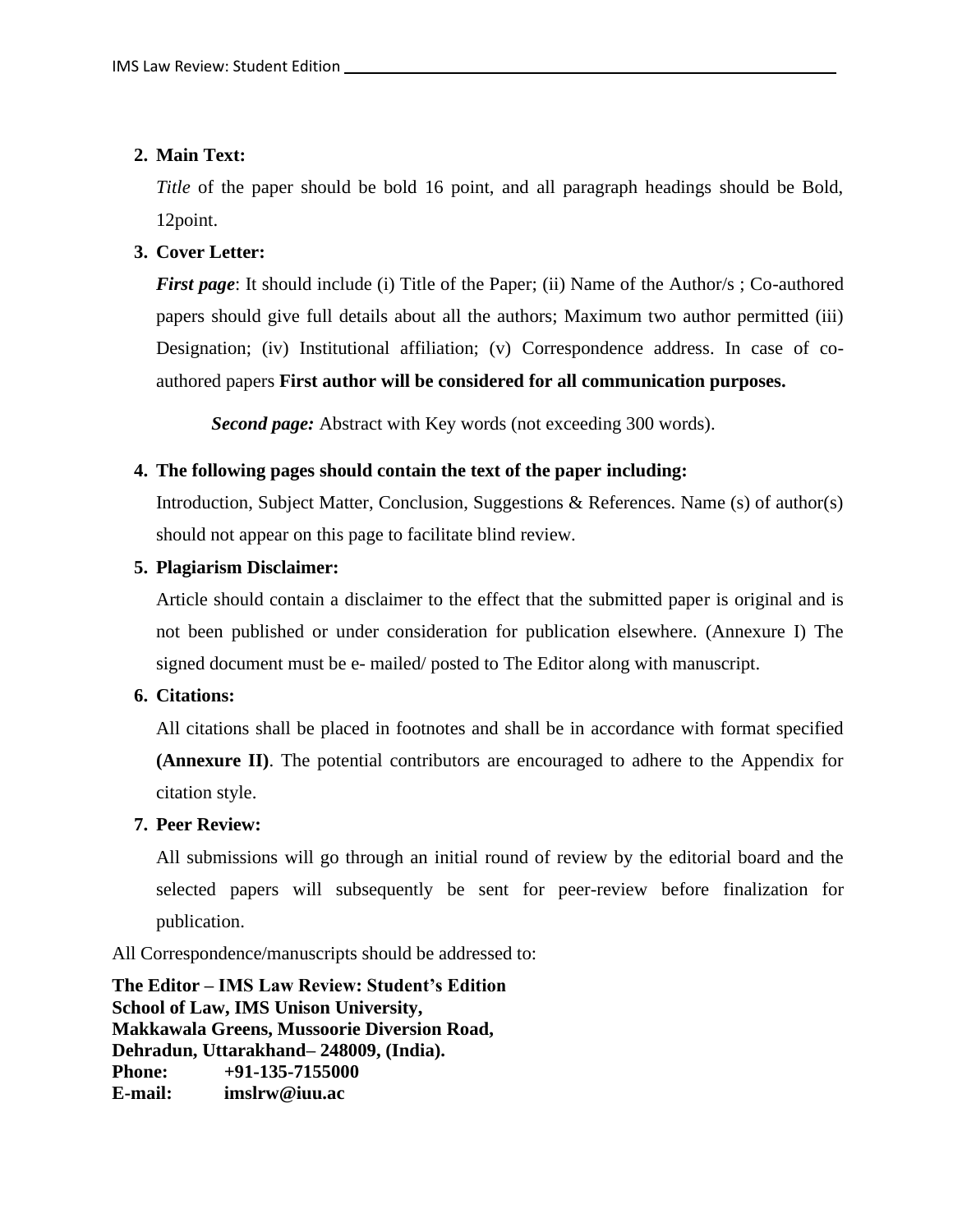#### **Annexure I**

### **PLAGIARISM DISCLAIMER**

To,

The Editor – IMS Law Review: Student's Edition School of Law, IMS Unison University, Makkawala Greens, Mussoorie Diversion Road, Dehradun, Uttarakhand– 248009, (India). Phone: +91-135-7155000 E-mail: [imslrw@iuu.ac](mailto:imslrw@iuu.ac)

#### Sir / Madam,

Sub: Assignment of Copyright

| $\sqrt{\text{We}}(Ms./Mr.)$                                                              | author(s) |    |  |
|------------------------------------------------------------------------------------------|-----------|----|--|
| thearticletitled                                                                         |           | ac |  |
| boughy outhours to mullich the choye said outicle in IMC I our Deviewy Ctudent's Edition |           |    |  |

hereby authorize to publish the above said article in IMS Law Review: Student's Edition.

I/We further state that:

- 1) The Article is my/our original contribution. It does not infringe on the rights of others and does not contain any libellous or unlawfulstatements.
- 2) Wherever required I/We have taken permission and acknowledged thesource.
- 3) The work has been submitted only to this journal IMS Law Review: Student's Edition and that it has not been previously published or submitted elsewhere for publication neither assigned any kind of rights of the above said Article to any otherperson/Publications.

I/We hereby authorize, you to edit, alter, modify and make changes in the Article in the process of preparing the manuscript to make it suitable for publication.

I/We hereby assign all the copyrights relating to the said Article to the IMS Unison University, Dehradun.

I/We agree to indemnify the IMS Unison University, Dehradun, against any claim or action alleging facts which, if true, constitute a breach of the foregoing warranties.

| <b>First author:</b>  | <b>Name</b> | <b>Signature</b> |  |
|-----------------------|-------------|------------------|--|
|                       |             |                  |  |
| <b>Second author:</b> | <b>Name</b> | <b>Signature</b> |  |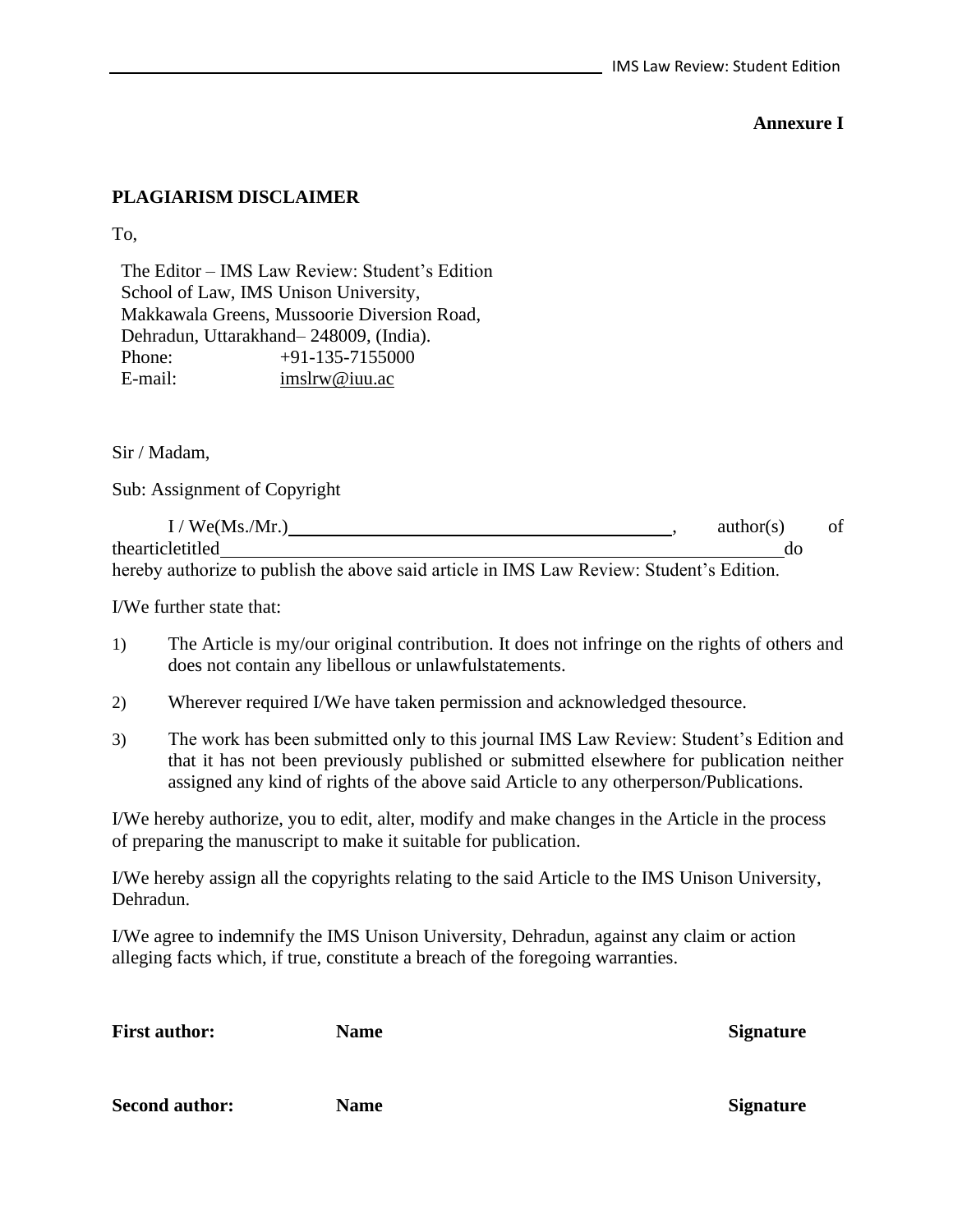#### **Annexure II**

#### **CITATION STYLE**

#### **CASES**

#### **IN MAIN TEXT:**

*Jassa Singh* v. *State of Haryana*

#### **IN FOOTNOTE:**

Jassa Singh v. State of Haryana, (2002) 2 SCC 481

The full citation should be provided in the footnote even if the case name has been mentioned in full in the main body.

Government to be written in full.

**Example:** Kesavananda Bharati v. State of Kerala; M.C. Mehta v. Union of India.

#### **SHORTENED FORM**

If the same case is going to be cited subsequently, the full citation used the first time should be followed by the shortened form by which the case will be referred to subsequently, in inverted commas, and in square brackets.

**Example:** M.C. Mehta v. Union of India, [1997] 2 SCC 353 [ *Taj Trapeziumcase*] Subsequent references

*Taj Trapezium case*, [1997] 2 SCC 353

The shortened form should be used every time after the first time a case is cited.

#### **QUOTES FROM CASES**

*Per* Subba Rao J., "*a construction which will introduce uncertainty into the law must be avoided. It is conceded by the petitioner that the power to amend the Constitution is a necessary attribute of every Constitution*". (Footnote original citation of case or shortened form as perrules statedabove)

Single Judge:

S.H. Kapadia J.

Chief Justice of India

Thakkur C.J.I.

More than one Judges

K.G. Balakrishnan C.J.I., S.H. Kapadia, R.V. Raveendran, B.S. Reddy and P. Sathasivam (JJ.)

#### **UNPUBLISHED DECISIONS**

Name of the parties, Filing No of Year, Decided on date (Name of Judges) (Name of Court)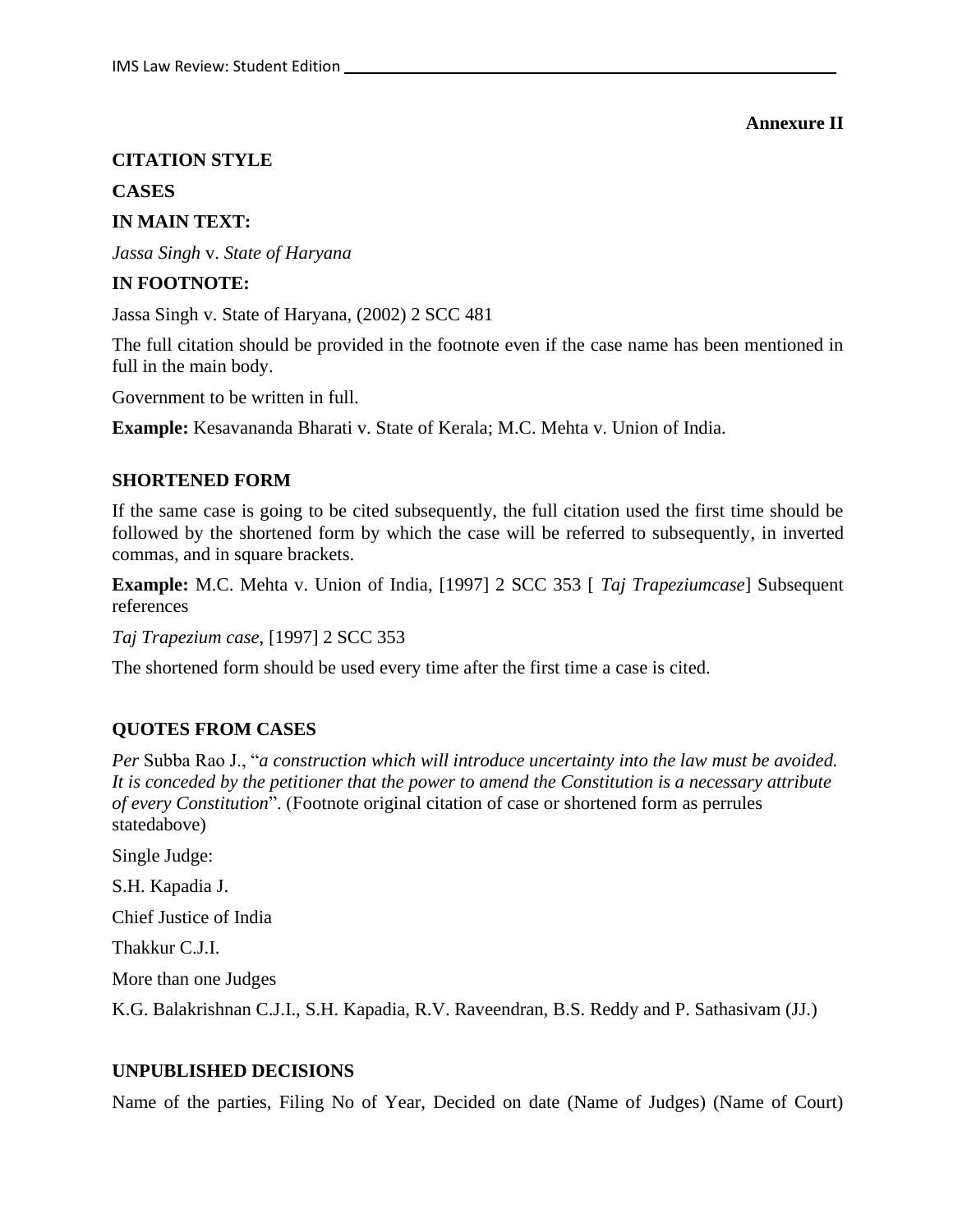### **Example:**

BP Singhal v. Union of India, W.P. (Civil) No.296 of 2004, Decided on May7, 2010(K.G. Balakrishnan C.J.I., S.H. Kapadia, R.V. Raveendran, B.S. Reddy and P. Sathasivam (JJ.) (Supreme Court of India).

### **INTERNATIONALDECISIONS**

*Case name*, (Party names) Judgement, Year, Publisher, Page No (Court Name) **Example:**

*Case Concerning Right of Passage over Indian Territory* (India v. Portugal) Judgment, 1957, ICJ reports, 12 (International Court of Justice)

### **LEGISLATIVE MATERIALS**

When citing Constitution, it should be in Capital letters while other Statutes it should be First letter of the word in Uppercase followed by lower cases.

### **CONSTITUTION**

Art. 21, THE CONSTITUTION OF INDIA, 1950.

### **OTHER STATUTES**

Sec. 124, Indian Contract Act, 1872.

### **BILLS**

Cl. 2, The Companies (Amendment) Bill (introduced in Lok Sabha on March 16, 2016).

### **PARLIAMENTARY DEBATES**

Question/Statement by Name, DEBATE NAME, page no (Date) Example:

- Question by N.G. Ayyangar, CONSTITUENT ASSEMBLY DEBATES 116 (August 22, 1947).
- Statement of V. Narayanasamy, LOK SABHA DEBATES 5 (March 10,2010).

### **BOOKS**

### **TEXT BOOKS**

Name of the Author, NAME OF THE BOOK, Volume (Issue), Page (Publisher, Edition, Year)

### **Example:**

H.M. Seervai, CONSTITUTIONAL LAW OF INDIA, Vol. 3, 121 (Universal Law Publishing  $Co.Pvt. Ltd.,4<sup>th</sup>Edn., 2015)$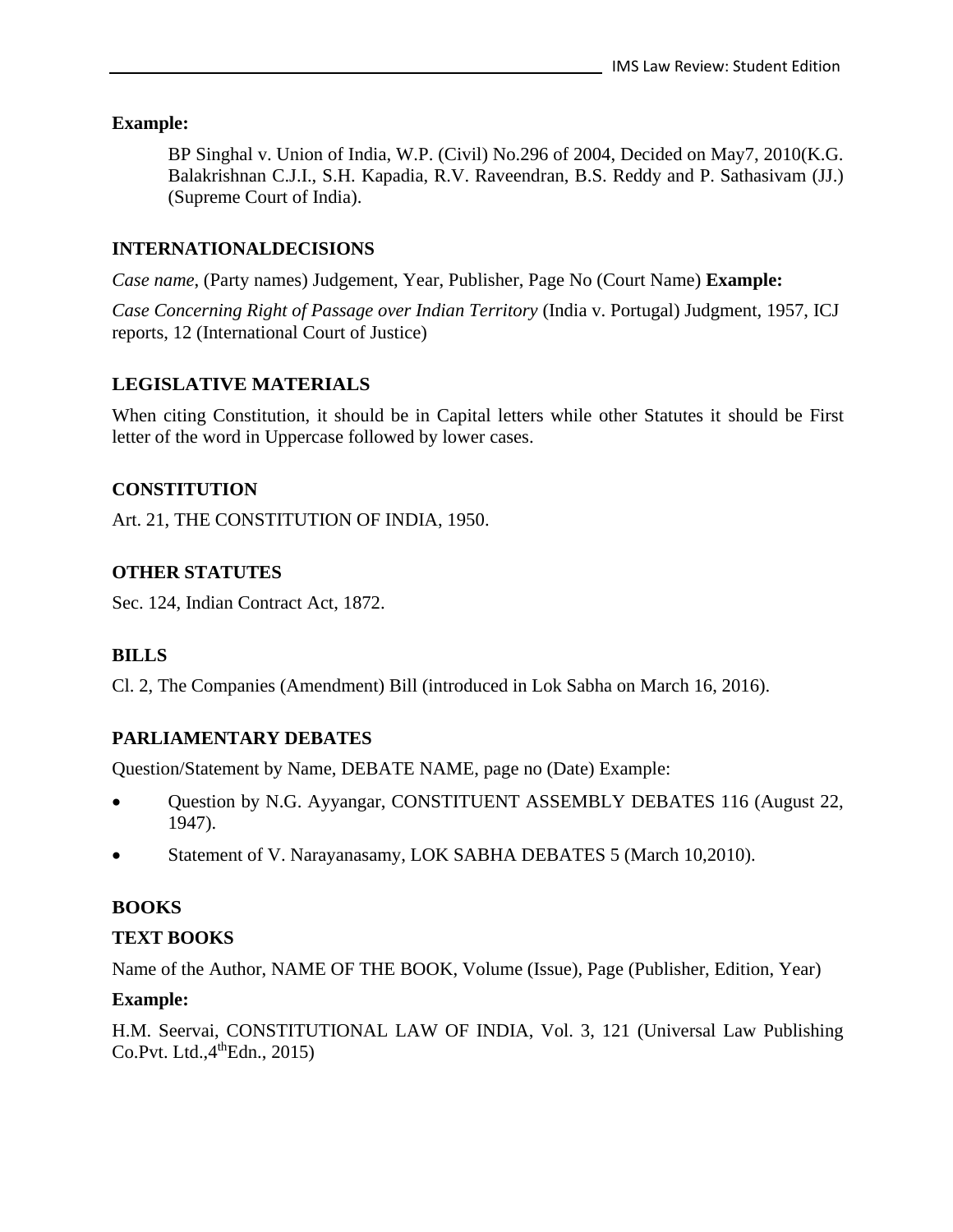• **In the case of a single author,**

M.P.Jain, INDIAN CONSTITUTIONAL LAW, 98 (Kamal Law House, 5th Edn., 1998)

• **If there is more than one author and up to two authors,**

M.P.Jain and S.N. Jain, PRINCIPLES OF ADMINISTRATIVE LAW, 38 (Wadhawa, 2001)

### • **If there are more than two authors,**

D.J. Harris et al, LAW OF THE EUROPEAN COMMUNITY ON HUMAN RIGHTS, 69 (2nd Edn., 1999).

- If there is no author then the citation would begin from the *Title of the Book*.
- If the title of the book includes the author's name, then the book should be cited as an authorlessbook.

### **Example:**

*Chitty on Contracts*, Vol. 2, 209 (H.G. Beale ed., 28th edn., 1999).

### **EDITED BOOKS**

Name of Editor/s (Ed.) NAME OF BOOK, page no./s (Publisher Name, Year of Publication)

• **In the case of a single editor,**

Nilendra Kumar (ed.), NANA PALKHIVALA: A TRIBUTE, 24 (Universal Publishers, 2004).

• **If there is more than one author and up to two editors,**

S.K. Verma and Raman Mittal (eds.), INTELLECTUAL PROPERTY RIGHTS: A GLOBAL VISION, 38(2004).

### • **If there are more than two editors,**

Chatrapati Singh et.al. (eds.), TOWARDS ENERGY CONSERVATION LAW 78 (1989).

### **COLLECTION OF ESSAYS**

Name of Author, *Name of Article* in Name of Collected Book Page No (Editor Name, Year of Publication)

M.S. Ramakumar, *India's Nuclear Deterrence* in NUCLEAR WEAPONS AND INDIA'S NATIONAL SECURITY 35 (M.L. SondhiEdn., 2000).

### **REGILIGIOUS AND MYTHOLOGICAL TEXTS**

TITLE, Chapter/ Surar Verse (if applicable)

### **Example:**

THE BHAGAVAD GITA, Chapter 1 Verse46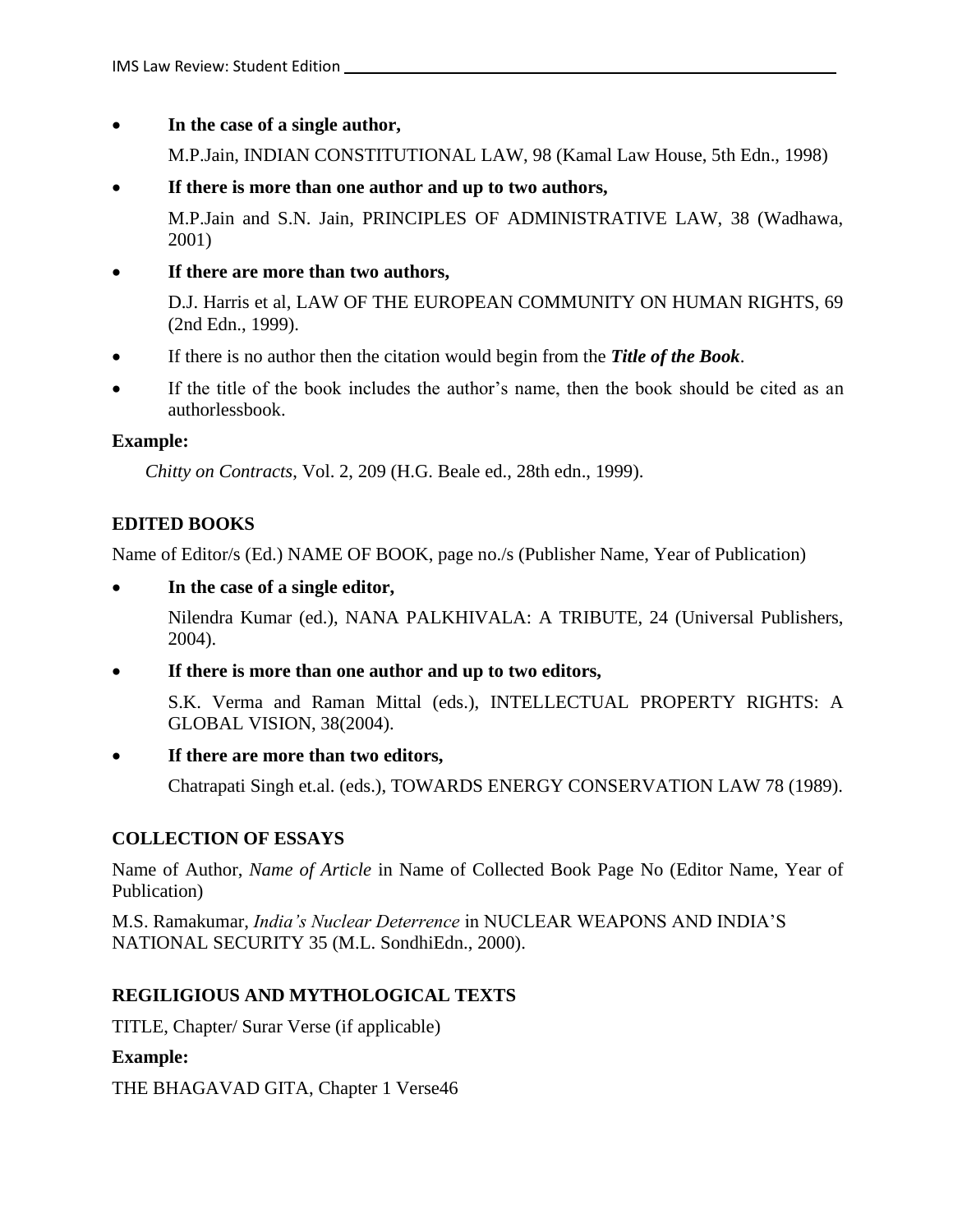### **ARTICLES**

Name of Author, *Name of Article*, Volume (Issue) NAME WHERE ARTICLE IS PUBLISHED page no (Year of Publication)

### **LAW REVIEW ARTICLES**

A.M. Danner, *Constructing a Hierarchy of Crimes in International Criminal Law Sentencing*, Vol. 87(3) VIRGINIA LAW REVIEW 415 (2001).

#### **MAGAZINE ARTICLES**

• **Articles in print versions of magazines**

Uttam Sengupta, Jack of Clubs and the Cardsharps, OUTLOOK 22 (June 11, 2016).

#### • **Articles published in a magazine arranged by volume**

A. Bagchi, Sri Lanka's Experiment in Controlled Decentralization: Learning from India, 23(1) ECONOMIC AND POLITICAL WEEKLY 25 (January 2, 1988).

#### • **Articles in print versions of newspapers**

Robert I. Freidman, India's Shame: Sexual Slavery and Political Corruption are Leading to an AIDS Catastrophe, THE NATION 61(New York Edn., April 8, 1996).

### **MAGAZINE ARTICLES ONLINE VERSIONS**

Name of Author, *Name of Article*, NAME WHERE ARTICLE IS PUBLISHED (Date of issue) *available at* link where it is published (date of last visit)

It is mandatory to use exact link where the article of published removing the hyperlink

- **Articles in online versions of newspapers**
	- Mehboob Jeelani, *Politics stretches list of Smart Cities from 100 to 109,* The Hindu (2 July 2016), available at [http://www.thehindu.com/todays-paper/politics-stretches-list-of](http://www.thehindu.com/todays-paper/politics-stretches-list-of-smart-cities-%20from-100-to-109/article8799010.ece)smart-cities- [from-100-to-109/article8799010.ece\(](http://www.thehindu.com/todays-paper/politics-stretches-list-of-smart-cities-%20from-100-to-109/article8799010.ece)Last visited on July 2,2016).

### • **Articles in online versions on magazines**

Uttam Sengupta, *Jack of Clubs and the Cardsharps,* OUTLOOK (11 June 2016), available at

[http://www.outlookindia.com/magazine/story/jack-of-clubs-and-the](http://www.outlookindia.com/magazine/story/jack-of-clubs-and-the-cardsharps/297427)[cardsharps/297427\(](http://www.outlookindia.com/magazine/story/jack-of-clubs-and-the-cardsharps/297427)Last visited on July 2, 2016).

### **REPORTS**

### **LAW COMMISSION REPORTS**

 $243<sup>rd</sup>$ Report of the Law Commission of India (2012)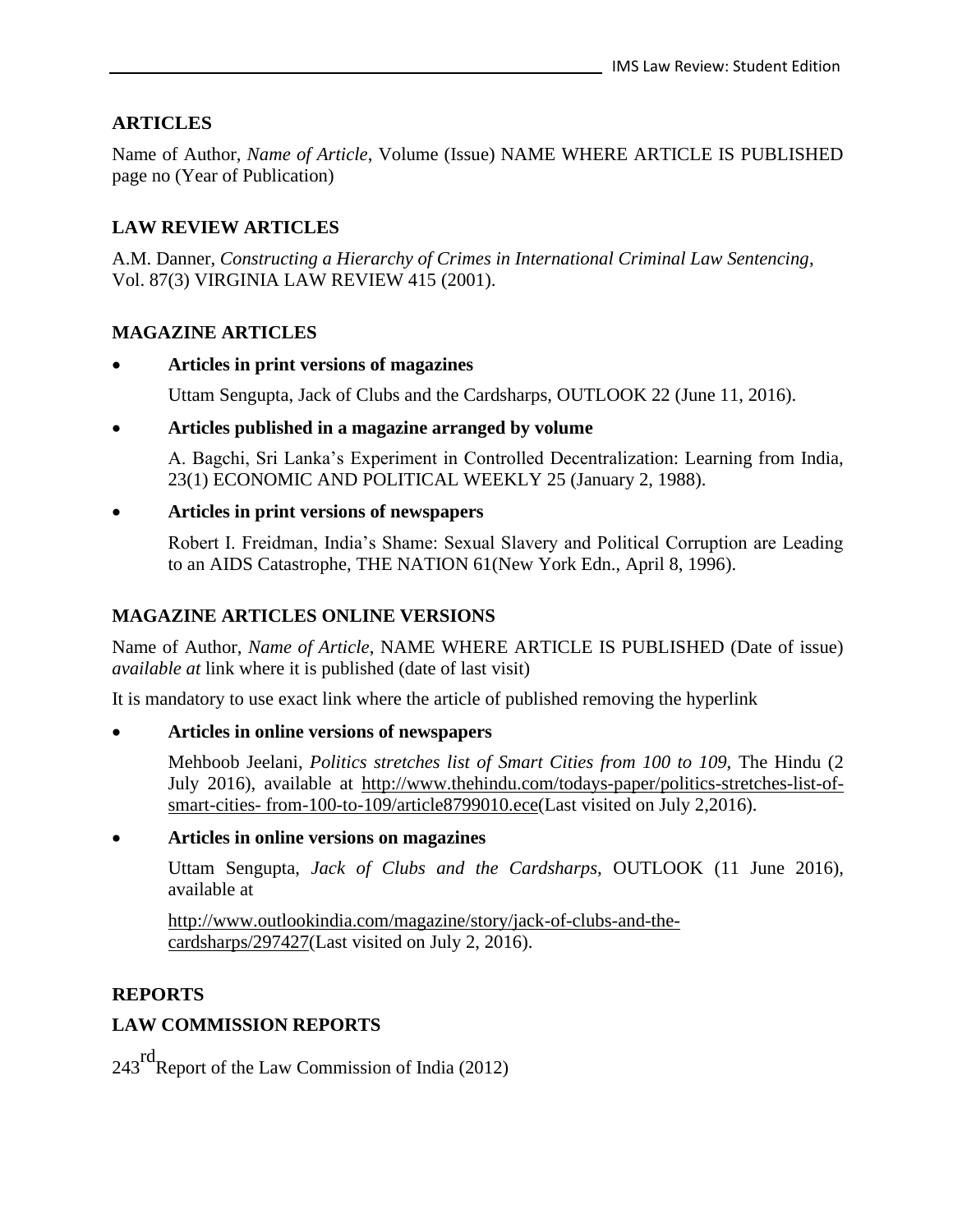### **ONLINE REPORTS**

World Trade Organization, *Lamy outlines "cocktail approach" in moving Doha forward*, (2010), *available at* [http://www.wto.org/english/news\\_e/news10\\_e/tnc\\_chair\\_report\\_04may10\\_e.htm](http://www.wto.org/english/news_e/news10_e/tnc_chair_report_04may10_e.htm) (Last visited on May 10, 2016).

### **INTERNATIONAL TREATIES**

Art. 5, UN General Assembly, *Rome Statute of the International Criminal Court* (last amended 2010),July 12, 1998, ISBN No. 92-9227-227-6, available at[:http://www.refworld.org/docid/3ae6b3a84.html](http://www.refworld.org/docid/3ae6b3a84.html) (accessed July 2, 2016)

### **GENERAL RULES**

### **FORMATTING**

- Single numbers do not begin with a O
- Remove hyperlinks in all citations of URLs
- The format of dates should be  $-$  June 25,2016
- Capitalisation The start of every sentence should be in capitals. In titles, do not capitalise articles, conjunctions or prepositions if they comprise of less than fourletters.
- Italics Italics are to be used in the following instances:
	- Case names when used in the maintext
	- Non-Englishwords
	- Emphasis in the main text, but not forming part of aquote
- Short forms The short forms of words which are not mentioned in this guide are not acceptable. Short forms which are acceptableare:
	- Art. for Article
	- Cl. forclause
	- No. for number
	- Reg. forregulation
	- Sec. forsection
	- Vol. forvolume
	- Edn. Foredition
	- Ed. Foreditor
	- Ltd. forLimited
	- Co. forCompany
	- Inc. forIncorporated
	- Add "s" to the short form for the pluralform.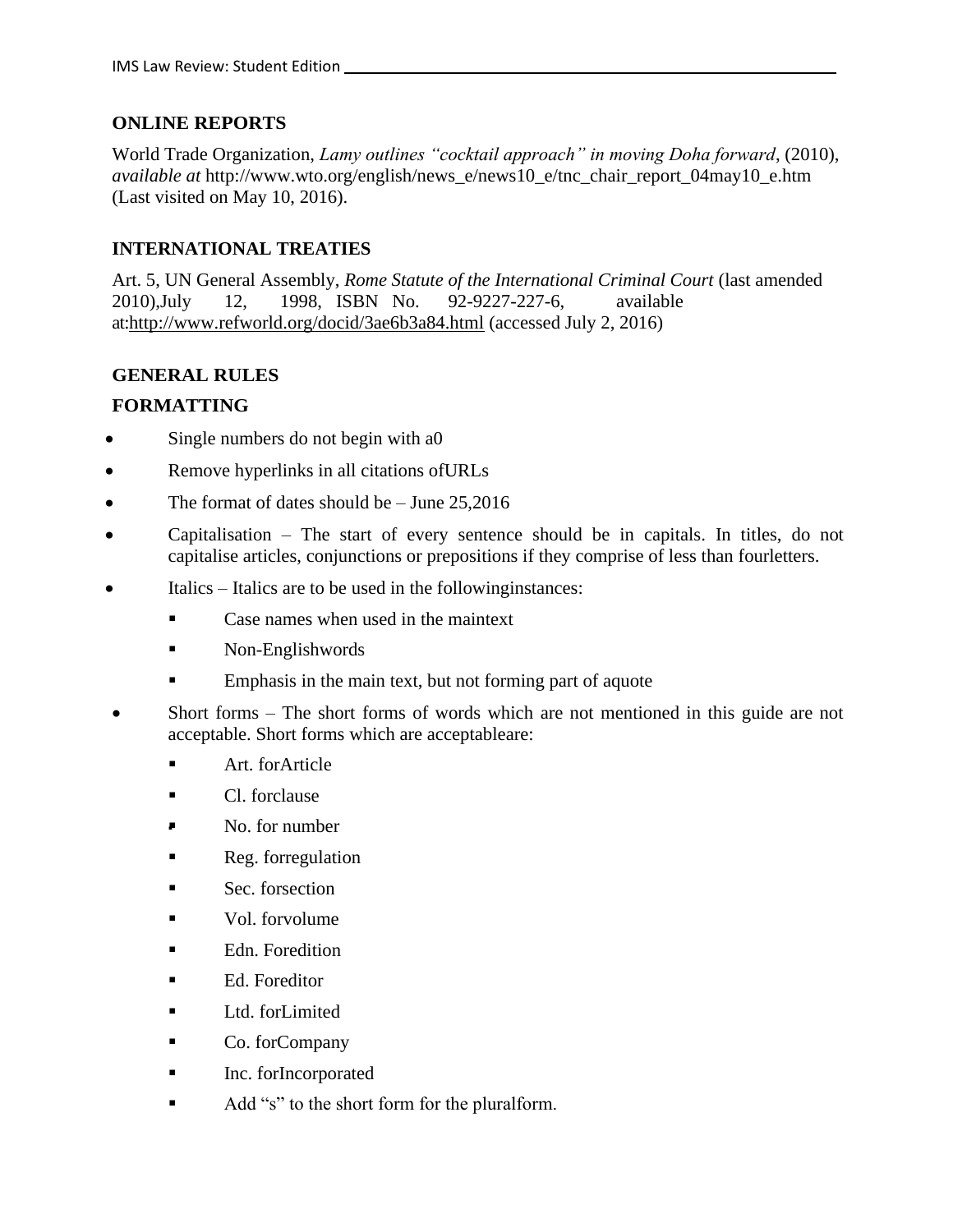### **FOOTNOTES**

- Multiple citations in the same footnote should be separated by asemicolon.
- Connectors-
	- *Id.* and *Supra* are the only connectors which may be used for cross referencing
	- These connectors can only be used to refer to the original footnote, and may not be used to refer to an earlier reference.
	- The format for referring to the immediately prior footnote shall be one of the following:
	- When the page number(s) being referred to are the same as in the previous footnote
	- $\blacksquare$  *Id.*
	- When the page number(s) being referred to are different from the previous footnote
	- *Id., at 77-78.*
	- The last name of the author, when available, should be used before the supra. The format for referring to footnote earlier than the immediately prior footnote shall be: Seervai, supra note 6, at 10.
- Introductory Signals
	- No introductory signal to be used when the footnote directly provides the proposition.
	- The signal 'See' shall be used when the cited authority clearly supports the proposition.
- All footnotes must not end in a period (fullstop).

### **QUOTES**

- For quotations below fifty words in length, the quote should be in double inverted commas and should beitalicized.
- For quotations above fifty words in length, separate the text from the main paragraph, indent it by an inch from either side, and provide only single line spacing. If the main text has only single line spacing, the font size of the quote shall be reduced by 1.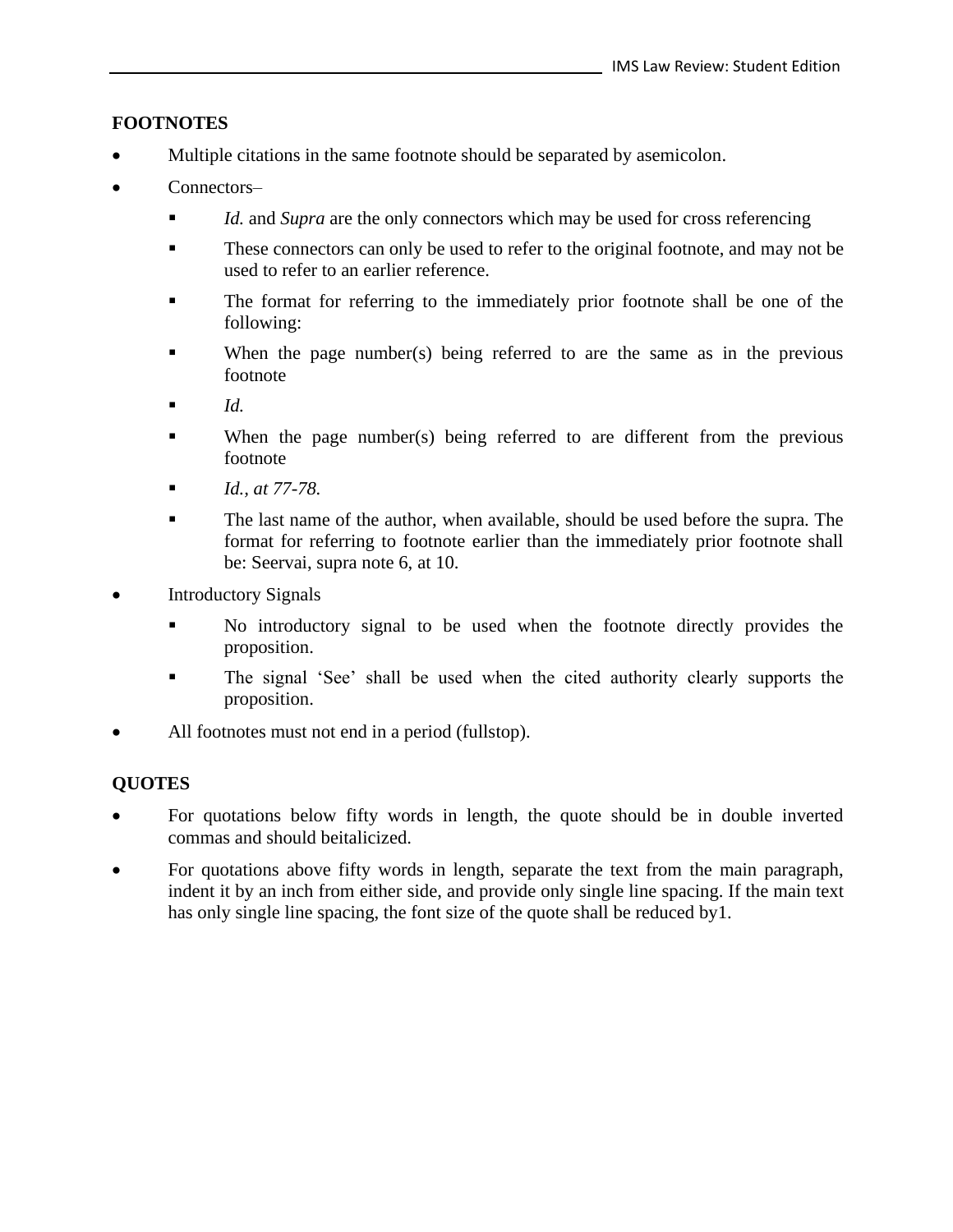# *Ethics Policy for Journal*

#### **1. Reporting Standards**

Authors ofresearch paper should present an accurate account of the work performed as well as an objective discussion of its significance. Underlying data should be represented accurately in the paper. A paper should contain sufficient detail and references to permit others to replicate the work. Fraudulent or knowingly inaccurate statements constitute unethical behaviour and are unacceptable. Review and professional publication articles should also be accurate and objective, and editorial 'opinion' works should be clearly identified as such.

#### **2. Data Access and Retention**

Authors may be asked to provide the research data supporting their paper for editorial review and/or to comply with the open data requirements of the journal. Authors should be prepared to provide public access to such data, if practicable, and should be prepared to retain such data for a reasonable number of years after publication. Authors may refer to their journal's Guide for Authors for further details.

#### **3. Originality and Acknowledgement of Sources**

The authors should ensure that they have written entirely original work, and if the authors have used the work and/or words of others, that it has been appropriately acknowledged, cited, quoted and permission has been obtained where necessary. Authors should cite publications that have influenced the reported work and that give the work appropriate context within the larger scholarly record. Information obtained privately, as in conversation, correspondence, or discussion with third parties, must not be used or reported without explicit, written permission from the source.

Plagiarism takes many forms, from 'passing off' another's paper as the author's own paper, to copying or paraphrasing substantial parts of another's paper (without attribution), to claiming results from research conducted by others. Plagiarism in all its forms constitutes unethical behaviour and is unacceptable. Plagiarism test of the content should not be more than 10% (Turnitin).

#### **4. Similarity checks for plagiarism shall exclude the following:**

- i. All quoted work reproduced with all necessary permission and/or attribution with correct citation.
- ii. All references, footnotes, endnotes, bibliography, table of contents, preface, methods and acknowledgements.
- iii. All generic terms, phrases, laws, standard symbols, mathematical formula and standard equations.
- iv. Name of institutions, departments, etc.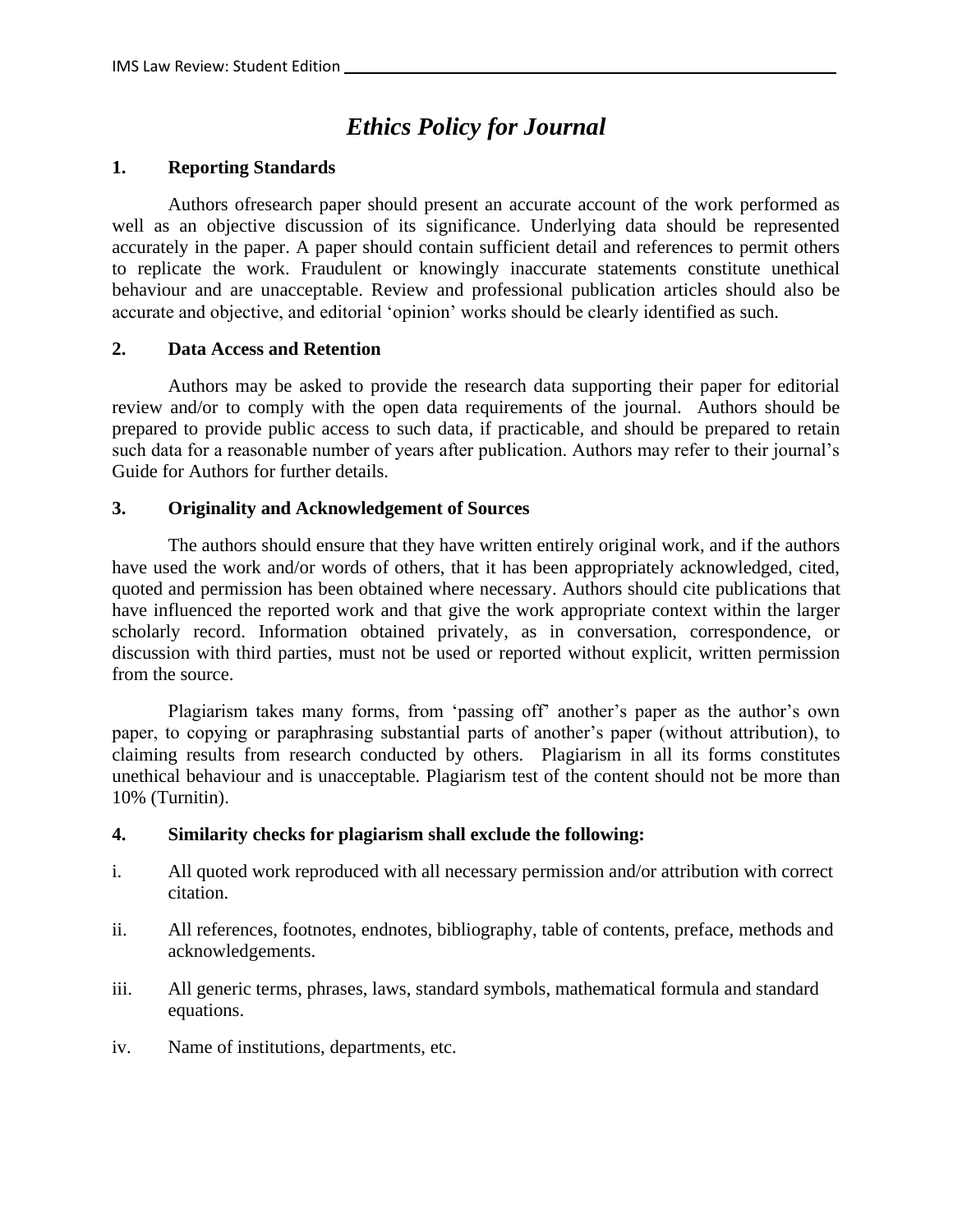#### **5. Multiple, [Redundant or Concurrent Publication](https://www.elsevier.com/about/policies/publishing-ethics)**

An author should not in general publish manuscripts describing essentially the same research in more than one journal of primary publication. Submitting the same manuscript to more than one journal concurrently constitutes unethical behaviour and is unacceptable.

In general, an author should not submit for consideration in another journal a paper that has been published previously, except in the form of an abstract or as part of a published lecture or academic thesis or as an electronic preprint.

Publication of some kinds of articles (e.g. clinical guidelines, translations) in more than one journal is sometimes justifiable, provided certain conditions are met. The authors and editors of the journals concerned must agree to the secondary publication, which must reflect the same data and interpretation of the primary document. The primary reference must be cited in the secondary publication. Further detail on acceptable forms of secondary publication can be found from the ICMJE

#### **6. Confidentiality**

Information obtained in the course of confidential services, such as refereeing manuscripts or grant applications, must not be used without the explicit written permission of the author of the work involved in these services.

#### **7. Authorship of the Paper**

Authorship should be limited to those who have made a significant contribution to the conception, design, execution, or interpretation of the reported study. All those who have made substantial contributions should be listed as co-authors.

Where there are others who have participated in certain substantive aspects of the paper (e.g. language editing or medical writing), they should be recognised in the acknowledgements section.

The corresponding author should ensure that all appropriate co-authors and no inappropriate co-authors are included on the paper, and that all co-authors have seen and approved the final version of the paper and have agreed to its submission for publication.

Authors are expected to consider carefully the list and order of authors before submitting their manuscript and provide the definitive list of authors at the time of the original submission. Only in exceptional circumstances will the Editor consider (at their discretion) the addition, deletion or rearrangement of authors after the manuscript has been submitted and the author must clearly flag any such request to the Editor. All authors must agree with any such addition, removal or rearrangement.

Authors take collective responsibility for the work. Each individual author is accountable for ensuring that questions related to the accuracy or integrity of any part of the work are appropriately investigated and resolved.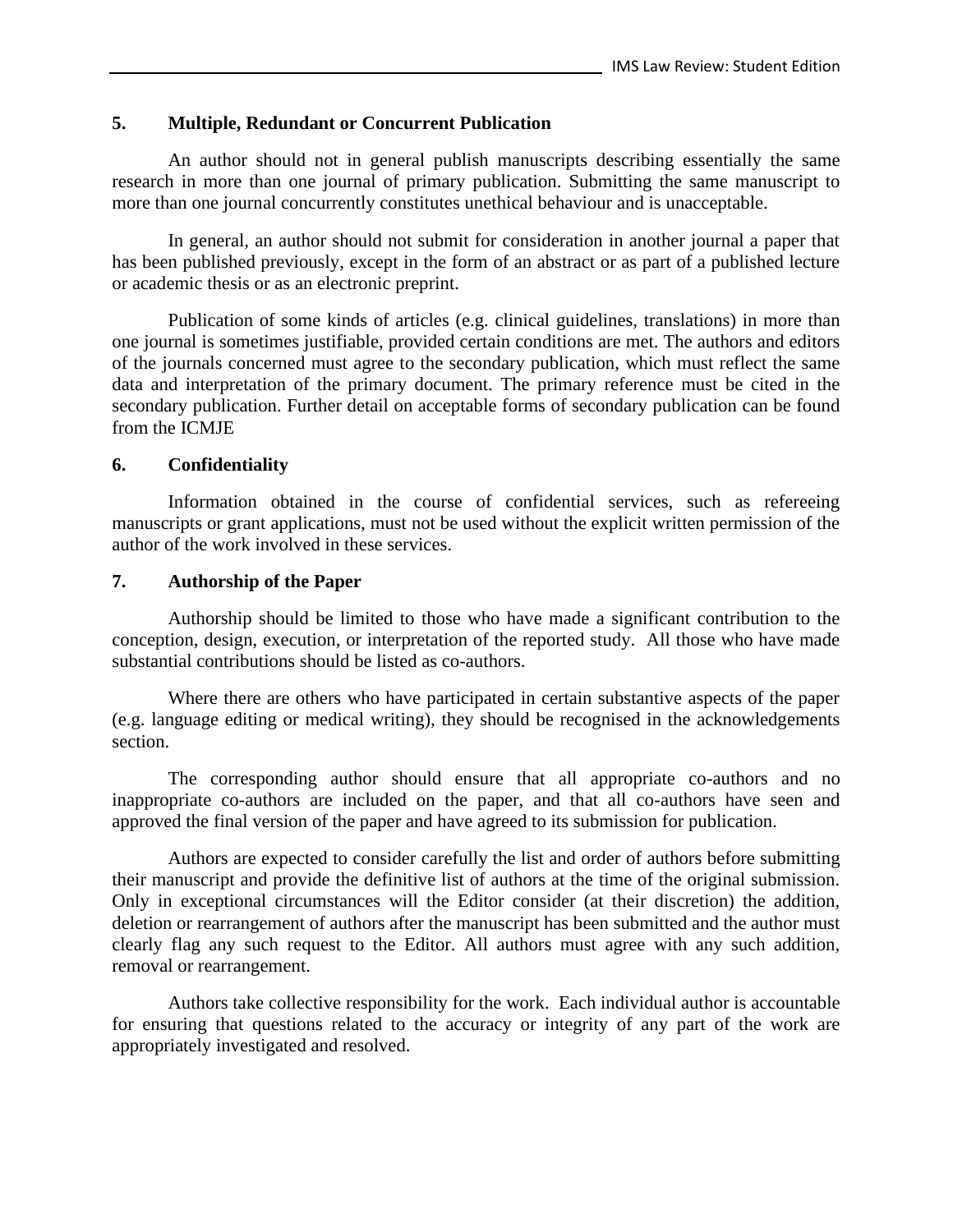### **8. Declaration of Competing Interests**

All authors should disclose in their manuscript any financial and personal relationships with other people or organisations that could be viewed as inappropriately influencing (bias) their work.

All sources of financial support for the conduct of the research and/or preparation of the article should be disclosed, as should the role of the sponsor(s), if any, in study design; in the collection, analysis and interpretation of data; in the writing of the report; and in the decision to submit the article for publication. If the funding source(s) had no such involvement then this should be stated.

### **9. Notification of Fundamental Errors**

When an author discovers a significant error or inaccuracy in their own published work, it is the author's obligation to promptly notify the journal editor or publisher and cooperate with the editor to retract or correct the paper if deemed necessary by the editor. If the editor or the publisher learn from a third party that a published work contains an error, it is the obligation of the author to cooperate with the editor, including providing evidence to the editor where requested.

### **10. Image Integrity**

It is not acceptable to enhance, obscure, move, remove, or introduce a specific feature within an image. Adjustments of brightness, contrast, or colour balance are acceptable if and as long as they do not obscure or eliminate any information present in the original. Manipulating images for improved clarity is accepted, but manipulation for other purposes could be seen as scientific ethical abuse and will be dealt with accordingly.

### **11. Clinical Trial Transparency**

IMS Law Review: Student's Edition supports clinical trial transparency. Authors are expected to conform to industry best standards and regulations in clinical trial registration and presentation.